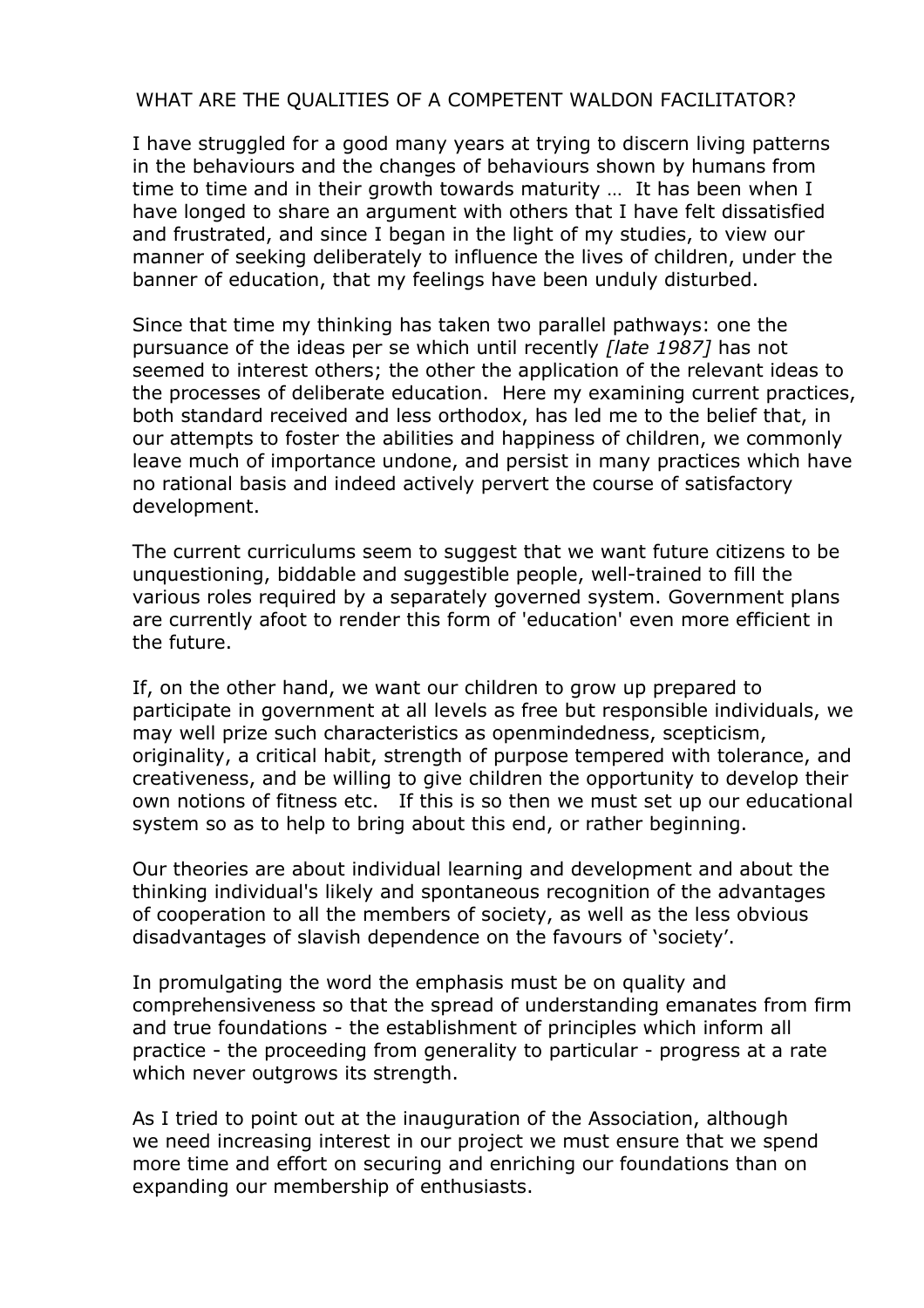Over a period of years I ... have tried various ways of introducing ideas to others. Some courses have consisted of series of evening sessions. The earlier of these consisted of my delivering a series of 'talks' supported by handout material, followed by a series of practical assessment-teaching demonstrations with children brought by the course members. How valuable these courses were I have no idea. How much information the course members were bombarded with can be judged from the series of papers for a l976 course for teachers entitled 'Educational Approach to the Handicapped Child in the Classroom'. *[These are the 'Teaching Sessions' on the Waldon Association website.]*

More recently a few discussion courses have been run here in Manchester. These are much more nearly to my taste, although invariably much too brief. The intention is not to instruct but to encourage or facilitate the participants' arguing themselves first down to basic principles and then to the pursuance of the subject matter through conjectural argument. The form and method is intended to follow (recapitulate) precepts which derive from the hypotheses themselves and towards which the course members are unashamedly led. The participants proceed through episodes of small group argument followed by plenary examination of the various ideas presented whilst sceptical and critical questioning tends to comb or tease out the useful strands of argument and organise them into a summarisable form. This approach is not unlike Socratic dialogue.

The aim of these courses is to eradicate some of the prejudice and bias which tends to distort our observation of behaviours in children, and so prepare the participants for the study of development in understanding and the analysis of behaviours monitored during teaching/facilitation.

In a year's full-time course for facilitators I would want some forty hours of such discussion prior to the offering of information and work, and thereafter all material to be studied in this way, understanding in the student facilitators being practised through spoken and written expression and practical demonstration.

Following the foundation work I think that I would favour some sort of apprenticeship; however there is much thought to be given to what we need to impart before deciding 'finally' on how we should go about imparting it.

Geoffrey Waldon December 1987